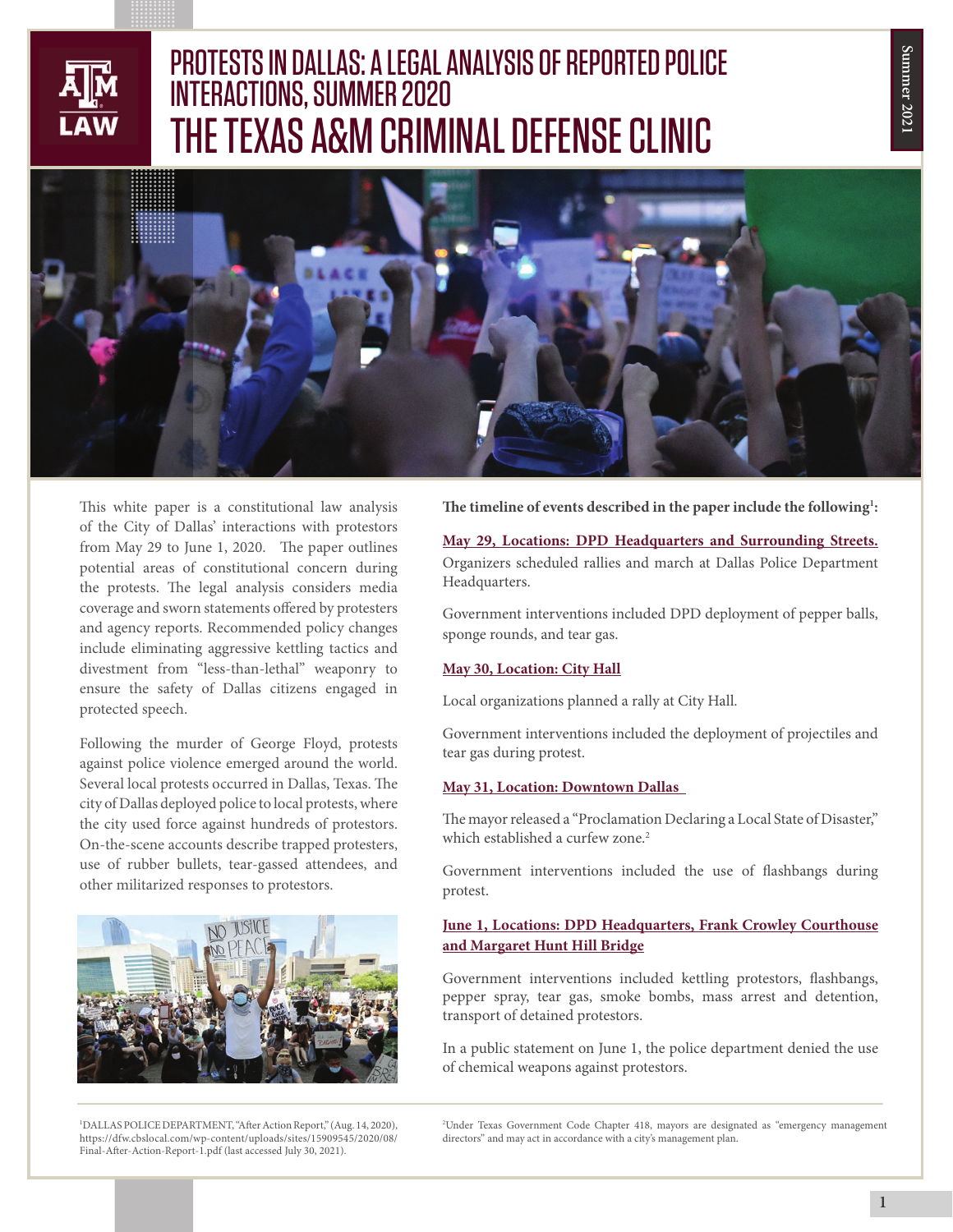After media and protestors' footage of the city deploying tear gas emerged, DPD retracted the statement.<sup>3</sup>

**.................................................................... .................................................................... .................................................................... .................................................................... .................................................................... .................................................................... .................................................................... .................................................................... .................................................................... ....................................................................** The U.S. Constitution places limitations on government interventions against individuals engaged in protest. The First and Fourth Amendments are integral to our analysis of the city's actions because they protect individuals' rights to free speech and assembly and the right to be free from unwarranted police interventions such as detention and searches.4

### **Protestor Declarations**

While the core of this paper centers on media and agency reports, it does incorporate first-hand experiences from protestors. These are included to provide on-the-ground impressions of those present to protest peacefully.

In June 2020, a coalition of organizations and volunteer

attorneys in Dallas established a legal hotline for protestors. Noting that official accounts of the protest and DPD use of force at the protests differed from many protestors' accounts, the coalition offered protestors an opportunity to provide a statement documenting their experiences. Pro bono attorneys recorded protesters' recollections of what occurred during the protests in legal documents called declarations. A declaration is a written statement in which a declarant, in this case, the protester, swears that the contents of the written document are in fact true. Volunteer attorneys worked on in-depth declarations for over a dozen protestors from July 22, 2020 to January 21, 2021. The statements are on file with the Office of Community Police Oversight.

The timeline, factual bases, legal analysis, and policy recommendations in this analysis draw from local and national news sources. Protestor declarations provide additional context for events described. *Declarant statements are italicized.*

### A. FIRST AMENDMENT ANALYSIS

**Congress shall make no law respecting an establishment of religion, or prohibiting the free exercise thereof, or abridging the freedom of speech, or of the press; or the right of the people peaceably to assemble, and to petition the Government for a redress of grievances.**

### **I. Overview**

The First Amendment protects the fundamental rights of freedom of speech and assembly. The protection allows individuals to express their opinions without fear of censorship, retaliation, or legal repercussions. The right to free speech and assembly are presumed to be protected under the First Amendment. The government must specifically show why restrictions are valid. State and local governments must also comply with this protection.5

Reports detail force used against non-violent protesters while demonstrating in public spaces.<sup>i</sup> Government interventions included the use of rubber bullets, firing lessthan-lethal weapons, and reported intimidation during the protests.6 ii

### **II. Speech and Assembly as a Constitutionally Protected Activity:**

The First Amendment prohibits the government from abridging the freedom of speech or the right of people to peacefully assemble. Peaceful demonstration in public falls within the sphere of conduct protected by the First Amendment.<sup>7</sup>

The constitutionality of the government's regulation of speech is analyzed carefully based on where the speech occurred and the nature of restrictions.

5 Gitlow v. New York, 268 U.S. 652 (1928).

6 https://www.dmagazine.com/frontburner/2020/07/dpd-internal-report-tear-gasmargaret-hunt-hill-bridge/ .

7 Gregory v. Chicago, 394 U.S. 111, 112 (1969); Brown v. Louisiana, 383 U.S. 131, 141- 142 (1966); Henry v. City of Rock Hill, 376 U.S. 776 (1964); Fields v. South Carolina, 375 U.S. 44 (1963).

<sup>3</sup> Peter Simek, Internal Report Shows DPD Chief Hall Misled Council About Using Tear Gas on Protesters, DMAGAZINE (Jul. 22, 2020, 2:00 PM) https://www.dmagazine. com/frontburner/2020/07/dpd-internal-report-tear-gas-margaret-hunt-hill-bridge/

<sup>4</sup> This paper does not analyze the constitutionality of the curfew, but rather use of force by officers, prior to curfew and outside of the curfew zone.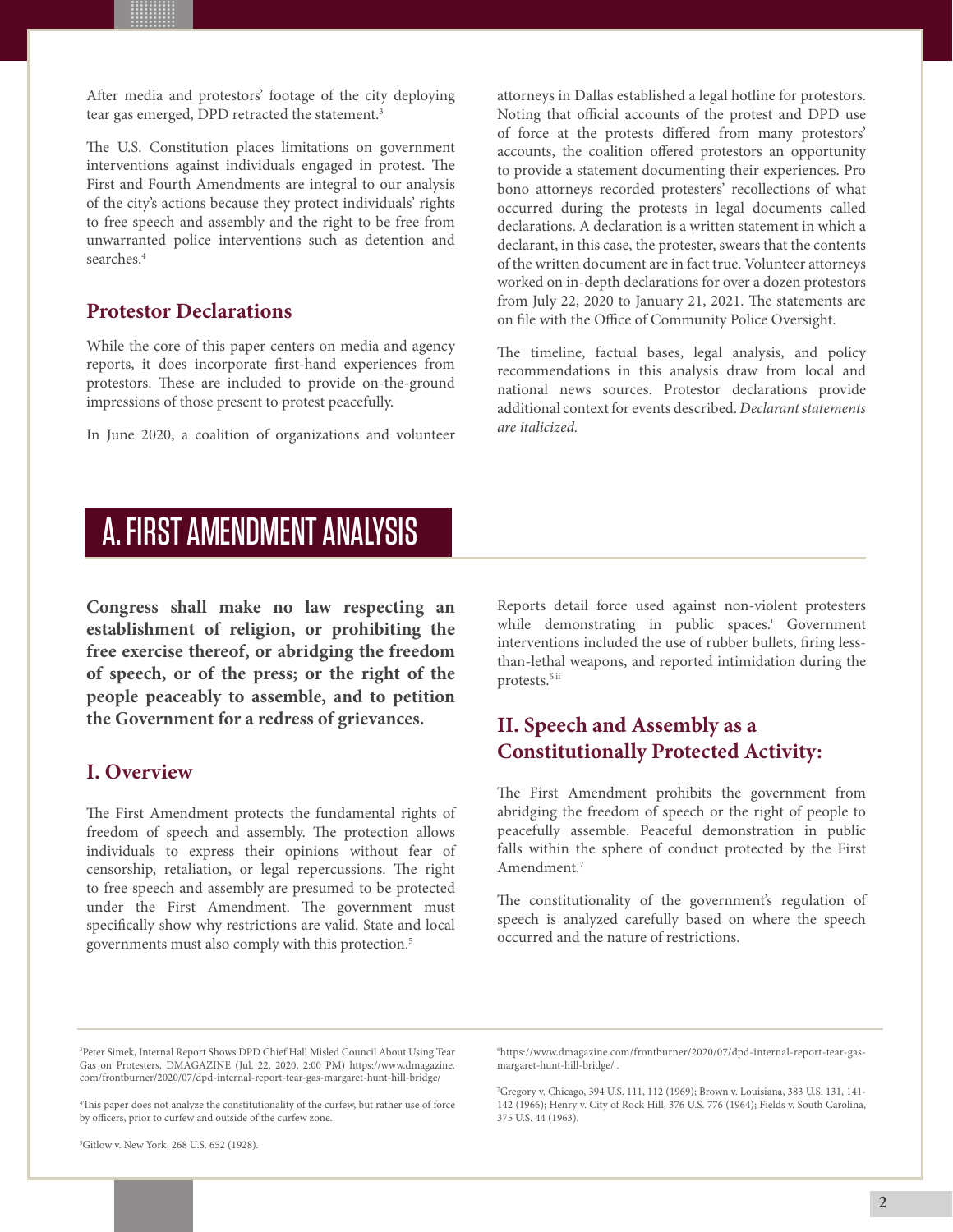**.................................................................... .................................................................... .................................................................... .................................................................... .................................................................... .................................................................... .................................................................... .................................................................... .................................................................... ....................................................................** Public streets, sidewalks, parks, and other public places are the "archetype" for traditional public forums and the exercise of First Amendment Rights.<sup>8</sup> Protestors cannot be denied access broadly and absolutely.<sup>9</sup> The government may impose time, place, or manner restrictions, but only if they are justified without reference to the content of the regulated speech.<sup>10</sup>

Government regulations must be content-neutral, narrowly tailored to achieve an important government purpose, and leave open sufficient alternative channels of communication.11 Content neutral regulations are those that serve purposes unrelated to the content of the speech, regardless of whether it incidentally affects certain messages or speakers and not others. In other words, the message or speaker cannot drive the form of regulation.

In protest cases, the Supreme Court has held that unless there is an immediate threat to public safety, the police may not interfere with protests.12 Mere annoyance, slowing traffic, or inviting dispute is not enough to justify police interference.<sup>13</sup>

### **III. First Amendment Concerns:**

Reports describe the city's restrictions on speech during the protests. Where infringements of First Amendment rights in a legal forum are alleged, the government must show that their regulation on speech and assembly did not violate the First Amendment.

#### *Regulation of Traffic*

Regulation of traffic, ensure safety and efficiency of vehicles and protesters is considered a permissible restriction on protest. The city's regulation must be a reasonable fit, narrowly tailored to that state interest and allowing alternative avenues of communication for protestors. The Supreme Court has held that the slowing of traffic is not a reason to interfere with protesters.

June 1, DPD surrounded protestors, deployed weapons on

8 Snyder v. Phelps, 562 U.S. 443, 456 (2011); Frisby v. Schultz, 487 U.S. 474, 480, (1988). (Although the messages of the picketers in this case were hurtful and crude… the picketers were in a public place across from a public street and acted peacefully, therefore their protests and signs were protected under the First Amendment).

9 Carey v. Brown, 447 U.S. 455, 460 (1980)

10Ward v. Rock Against Racism, 491 U.S. 781, 791 (1989).

<sup>11</sup>See Clark v. Community for Creative Non-Violence, 468 U.S. 288, 293 (1984); see Heffron v. International Society for Krishna Consciousness, Inc., 452 U.S. 640, 648 (1981) (quoting Virginia Pharmacy Bd. v. Virginia Citizens Consumer Council, Inc., 425 U.S. 748, 771 (1976)).

<sup>12</sup>Papineau v. Parmley, 465 F.3d 46, 57 (2d Cir. 2006). (protesters in this case posed no "clear and present danger" of immediate harm or violence because they made no threats to the police or anyone else, they did not incite violence or disorder, and they had no dangerous weapons).

demonstrators and effected a mass arrest on Margaret Hunt Hill Bridge.<sup>14</sup> DPD reports state that the city told protestors not to cross the bridge.15 According to a declarant, *"There were cops at the entrance of the bridge, but they did not block it off and did not stop us when we started walking on the bridge."*iii News interviews and declarants state that officers did not warn them off the bridge.<sup>16</sup> One declarant recounts an officer waving them on, "keep it moving," as they walked on to the bridge.<sup>iv</sup> One declarant that walked to the bridge recounted, "usually when the cops didn't want us to go in a certain direction, they would stop us."v DPD vehicles already blocked access to cars on both sides.<sup>vi17</sup> One protester stated, *"the entire time that we were on the bridge, I did not see any traffic, except for one vehicle, which the protesters moved out of the way to let through safely."*vii

After surrounding them, the DPD used chemical weapons on protesters and began the mass arrests.

*Tear gas was thrown at us. I saw a girl take a rubber bullet to the face. I saw a guy get decked in the face with a tear gas can. I got a good whiff of tear gas. I got some of it in my eyes, and a good amount on my skin again. I was furious because we couldn't go forward and we couldn't go back.*viii

At the time individuals were surrounded and weapons were deployed, reports from protestors and agencies indicate the bridge was closed to through traffic. This raises concerns that the extreme measures on the bridge may not be justified as regulation applied for a compelling interest in traffic management of a bridge closed to traffic.



13dwards v. South Carolina, 372 U.S. 232, 237 (1963). (Supreme Court held that protesters were justified in singing religious songs, clapping and stomping, after police ordered them to disperse, because there was no violence or threat of violence on their part).

14See Section B (II) below for discussion on kettling.

15CENTRAL TRACK, https://www.centraltrack.com/wp-content/uploads/2020/07/ Preliminary-After-Action-Report-Dallas-Protests-May-29-through-June-1.pdf (Last Visited Jul. 29, 2021)

16Simek, Internal Report Shows DPD Chief Hall Misled Council About Using Tear Gas on Protesters.

17"After Action Report," 14.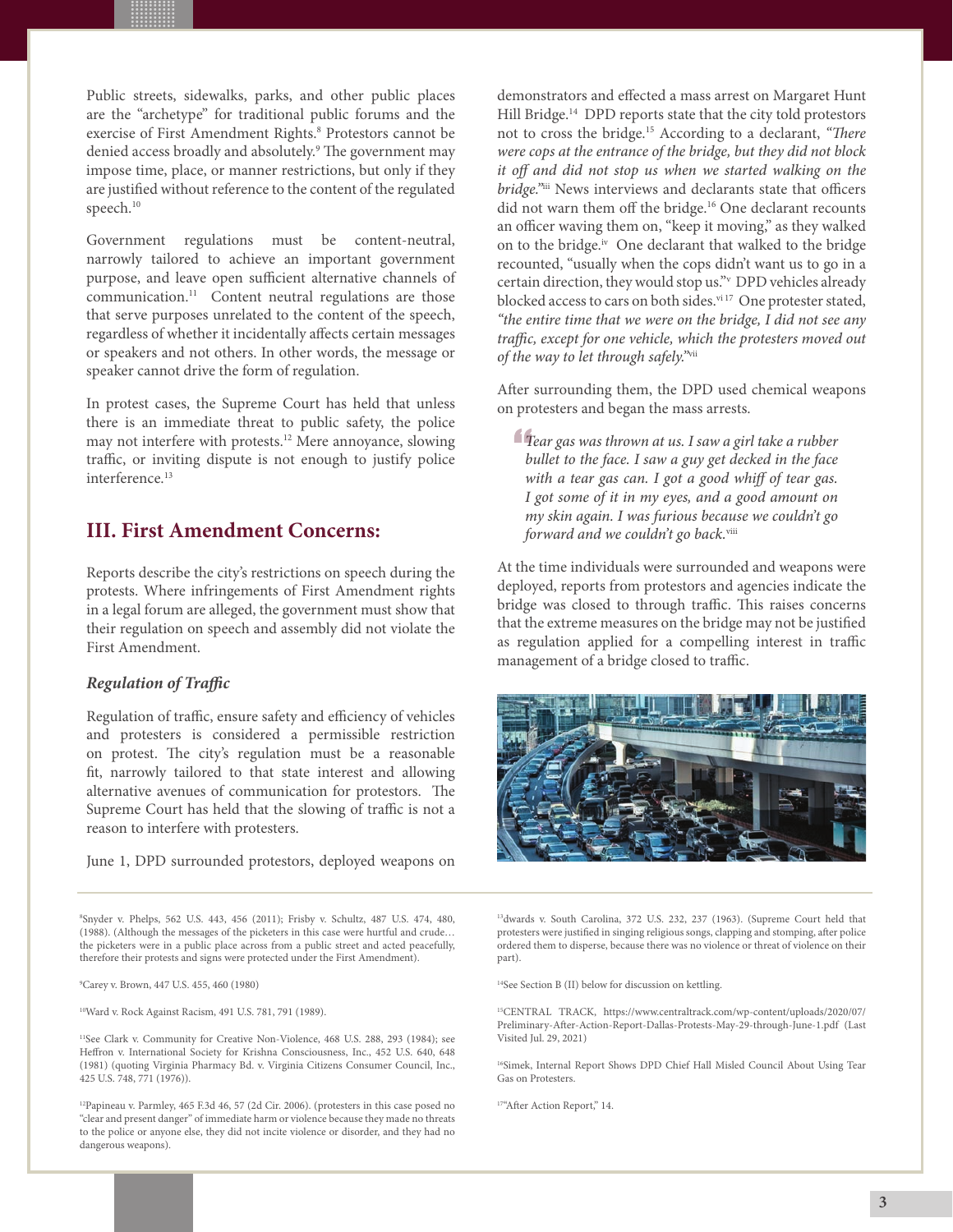#### *Preventing Violence on Officers or Others*

**.................................................................... .................................................................... .................................................................... .................................................................... .................................................................... .................................................................... .................................................................... .................................................................... .................................................................... ....................................................................** The city is permitted to reasonably control crowds where there is a threat to public safety. Again, the state interest must be compelling and the regulation narrowly tailored to that interest. Absent imminent harm, officials typically have an obligation to inform protesters that they must disperse and time to comply with this order is required.<sup>18</sup>

Protestors interviewed by media as well as declarants reported that DPD caused immediate threats to public safety and peace, DPD's actions, according to declarants, caused chaos at the protests.ix A demonstrator stated, *"the event was peaceful prior to the intrusion of the police."*<sup>x</sup> The city reports that some protestors were banging on the vehicles with rocks, kicking back gas canisters thrown at them, throwing water bottles towards police.<sup>19</sup>

Reports indicate that many present viewed DPD's actions against the crowd as unnecessary, stating that there were no violent actions by protesters with the exception of a rare individual throwing water bottles and kicking away canisters the police shot near them.<sup>xi</sup> *As one declarant states, "although some individuals may have been verbally antagonistic, nothing that I saw should have given the police any reason to be fearful or feel as though they needed to respond with force"*xii These accounts do not align with reports that protests had transformed into 'riots.'20

Protestors on Margaret Hunt Hill Bridge report kneeling to show their compliance and peacefulness.<sup>xiii</sup> According to testimony, DPD officers firing rubber bullets indiscriminately into crowds of non-violent protesters.xiv A non-resisting protester was pepper-sprayed directly in the face and other zip-tied protesters laying on the ground were pepper-sprayed for yelling or lifting their heads up.xv In other cases, officers continued to use tear gas and flashbangs while protesters attempted to retreat.xvi

Reports indicate a problem with communication of warnings throughout the days under examination. DPD reports making dispersal announcements and that the public announcement system "incited the crowd."xvii22 Demonstrators state that tear gas, flashbangs, and rubber bullets deployed on them suddenly, with "no verbal or warning of any sort."xviii One declarant states: *"Although there were police officers on the streets monitoring the* 

18Parmley, 465 F.3d at 60.

<sup>23</sup>To establish a First Amendment retaliation claim, plaintiffs must show that (1) they were engaged in a constitutionally protected activity, (2) the defendant's actions would chill a person of ordinary firmness from continuing to engage in the protected activity, and (3) the protected activity was a substantial or motivating factor in the defendant's conduct. Pinard v. Clatskanie Sch. Dist., 467 F.3d 755, 770 (9th Cir. 2006).

*protest activities, I did not hear any officers communicate instructions or warnings to the protesters prior to employing the use of force."* xix

#### *IV. First Amendment Retaliation*

Infringement on speech leaves the city open to First Amendment retaliation claims.<sup>23</sup> In these civil suits, demonstrators must show that the police were retaliating against individuals solely because they were in public protesting.

The protesters were involved in a constitutionally protected activity. Police actions can have a chilling and deterring effect on protesters exercising their right to assemble and voice dissent. Declarants report physical injuries and emotional trauma. Reported actions by the city that potentially can be viewed as



substantially interfering with protesters' protected activity include:

- $\bullet$  Use of indiscriminate weapons against all protesters;<sup>24</sup>
- Kettling protesters on the bridge and deploying nonlethal weapons;
- Arresting protesters for curfew violations while other bystanders (non-protesters) are not stopped by officers;<sup>xx</sup>
- Police comments to protesters that are not contentneutral; xxi
- Lack of probable cause for underlying charges or arresting individuals based on association with others who are committing crimes.25

24Black Lives Matter Seattle-King City. v. City of Seattle, 466 F. Supp. 3d 1206, 1214 (2020) (The Court explained that using weapons against all protesters- not just violent ones - supports an inference that the police actions were substantially motivated by Plaintiff 's First Amendment activity).

<sup>25</sup>Nieves v. Bartlett, 139 S. Ct. 1715 (2019) (The Court held that demonstrating the lack of probable cause for an underlying criminal charge reinforces retaliation evidence); Noto v. United States, 367 U.S. 290, 299 (1961) (For liability to be imposed by reason of association alone, it is necessary to establish with clear proof that the group itself possessed unlawful goals and that the individual held a specific intent to further those illegal aims.).; Collins v. Jordan, 110 F.3d 1363, 1372 (9th Cir. 1996) ("the proper response to potential and actual violence is for the government to ensure an adequate police presence, and to arrest those who actually engage in such conduct, rather than to suppress legitimate First Amendment conduct as a prophylactic measure.").

<sup>&</sup>lt;sup>19"</sup>After Action Report,", 9-12.

<sup>20</sup>See "After Action Report," 9.

<sup>21</sup>See "After Action Report,"

<sup>22</sup>See "After Action Report," 9.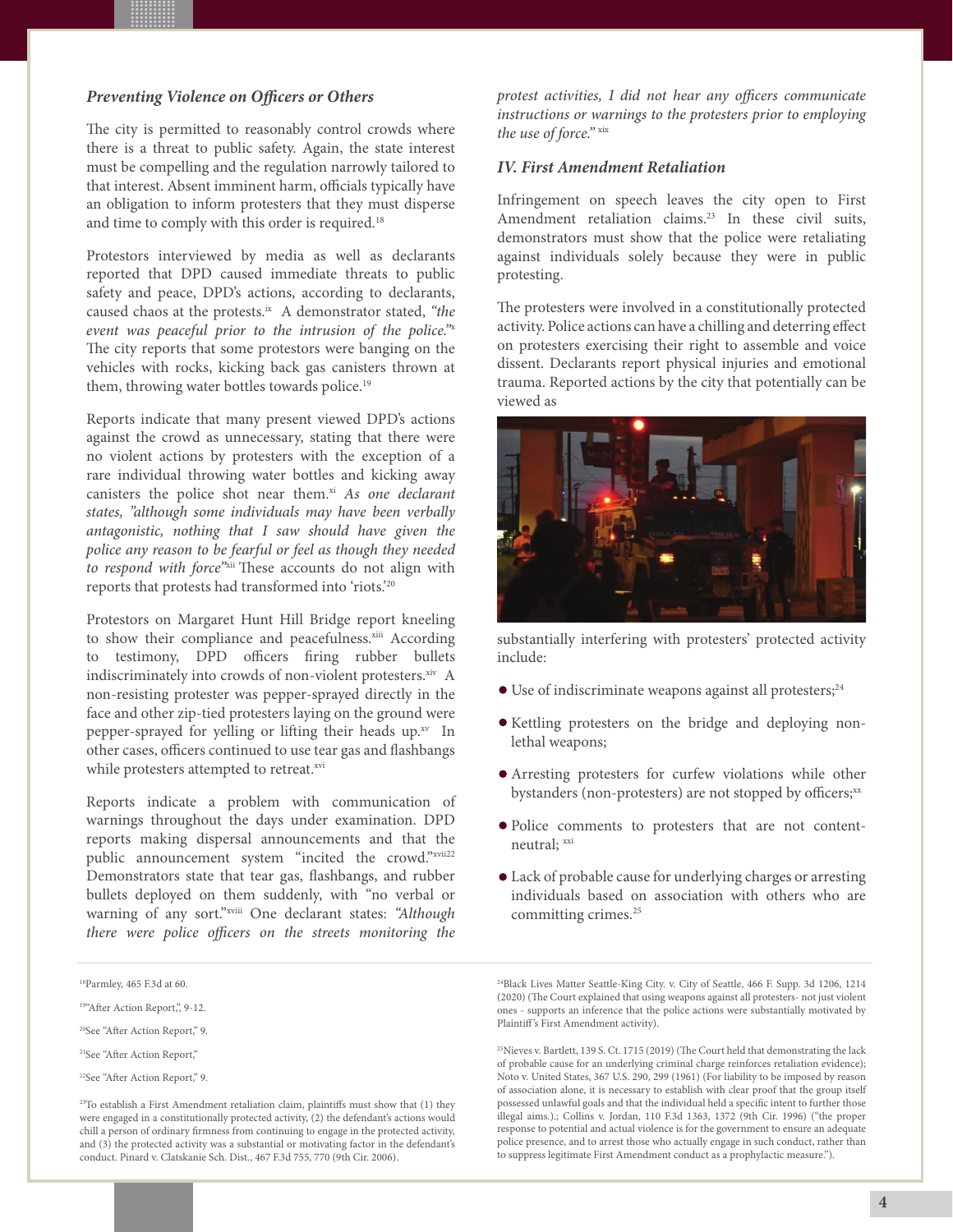### B. FOURTH AMENDMENT ANALYSIS

**.................................................................... .................................................................... .................................................................... .................................................................... .................................................................... .................................................................... .................................................................... .................................................................... .................................................................... .................................................................... The right of the people to be secure in their persons, houses, papers, and effects, against unreasonable searches and seizures, shall not be violated, and no Warrants shall issue, but upon probable cause, supported by Oath or affirmation, and particularly describing the place to be searched, and the persons or things to be seized.**

### **I. Overview**

The Fourth Amendment protects against excessive force and unreasonable searches and seizures.

### **II. Fourth Amendment Concerns: Excessive Force**

Police are constitutionally permitted to use force, but only when that force is reasonable. Force is excessive and unconstitutional when it is not objectively reasonable in light of existing circumstances.26 This analysis is not based on the subjective view of the police. Traditionally, this has meant that the force against an individual is objectively viewed as necessary by a court due to *"the severity of the crime at issue, whether the suspect poses an immediate threat to the safety of the officers or others, and whether he is actively resisting arrest or attempting to evade arrest by flight."*27 Under the Fourth Amendment, unreasonable actions may include excessively harmful tactics and weapons used to seize protestors.

### *Confinement and Kettling*

Kettling is a police crowd control technique. The tactic is under increased scrutiny across the country. It involves the corralling of protesters to make arrests. Police officers block all exits and then use force, such as rubber bullets and tear gas, to subdue protesters to start making arrests. Protesters report instances of being kettled during protests

last summer.

On May 29, 2020, a declaration stated that a line of DPD filed in between protestors groups and then deployed tear gas and flashbangs.28 One declarant stated: *"When we tried to turn back there was a line of cops behind us. . . we were now surrounded on all sides."*xxii

On May 30, 2020, a protester reported the officers did *"come*  down different blocks, and once people were cornered, xxiii they *would fire rubber bullets, tear gas, etc. into the crowd."* Many demonstrators report they heard no warning.<sup>xxiv 29</sup>

On June 1, 2020, at the Margaret Hunt Hill Bridge, one protester witnessed officers unblock barriers (police cars) that originally closed off the bridge, thus allowing access. xxv Another noted, *"usually, when the cops didn't want us to go in a certain direction, they would stop us."*xxvi Police cut off the entry and exit to the bridge by surrounding them on both sides. The protesters describe, at this moment, having nowhere to go, causing chaos within the crowd.

Flashbangs, Tear Gas, Pepper Spray, Smoke Bombs, and Rubber Bullets

DPD used various forms of non-lethal force during the protests, including flashbangs, tear gas, pepper spray, smoke bombs, and rubber bullets.<sup>xxvii</sup> As described by affected protesters, this force was not responsive to an immediate threat by protestors to any person or property. One declarant recalls, *"Without warning or provocation, the police began to shoot smoke bombs into the crowd and used noisemakers that sounded like automatic gunfire. . . The Officers also released tear gas and rubber bullets into the crowd, and people began to gag and vomit."*xxviii

The use of gas also causes health-related concerns.<sup>30</sup> Irritants and gas affected one declarant with asthma.<sup>xxix</sup> The gas forced individuals to remove their masks due to skin irritation. Simultaneously, it causes coughing, a risk for people in close proximity during a pandemic.

 $^{27}$ Id.

https://www.usatoday.com/story/news/factcheck/2020/06/06/fact-check-its-truetear-gas-chemical-weapon-banned-war/3156448001/.

<sup>26</sup>Graham v. Connor, 490 U.S. 386, 396 (1989).

<sup>28</sup>CENTRAL TRACK, https://www.centraltrack.com/wp-content/uploads/2020/07/ Preliminary-After-Action-Report-Dallas-Protests-May-29-through-June-1.pdf (Last Visited Jul. 29, 2021).

<sup>29</sup>Cassandra Jaramillo, Why Dallas Police Chief Reneé Hall made the call to use tear gas at George Floyd protests, THE DALLAS MORNING NEWS (May 30, 2020), https:// www.dallasnews.com/news/2020/05/30/why-dallas-police-chief-renee-hall-made-thecall-to-use-tear-gas-at-george-floyd-protests/

<sup>&</sup>lt;sup>30</sup>Tear gas and all other chemical weapons were banned by the Geneva Protocol of 1925. However, The United States reserved the right to use such weapons as riot control means. McKenzie Sadeghi, Fact check: It's true tear gas is a chemical weapon banned in war, USA TODAY (Jun. 6, 2020).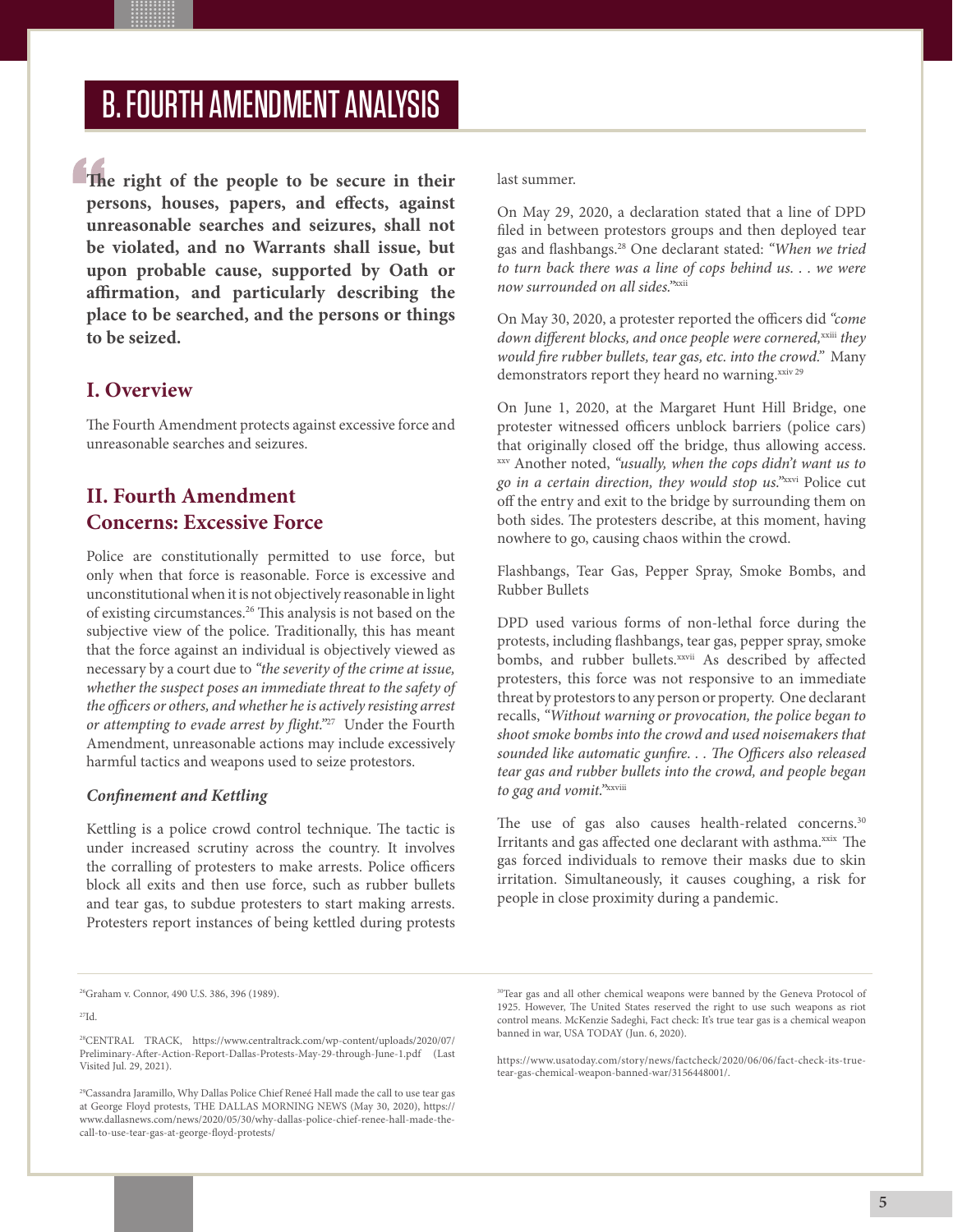### **Unreasonable Manner of Restraint**

**.................................................................... .................................................................... .................................................................... .................................................................... .................................................................... .................................................................... .................................................................... .................................................................... .................................................................... ....................................................................** Another potential concern of excessive force is the manner of detaining protesters on July 1, 2020. DPD detained peaceful protestors with zip ties restraining their arms for hours on the bridge. Many were arrested in mass, packed into vans, and transported in violation of COVID-19 protocols.xxx One protester states zip-tie handcuffs resulted in swollen and bruised wrists. Another stated, "My hands had been behind my back for so long that I was unable to raise my arms to put my backpack on."xxxi A declarant witnessed a diabetic woman go into shock because of how long she was detained on the bridge.<sup>xxxii</sup> "I heard people crying out in pain from the zip ties." xxxiii

The form of prolonged detention raises Fourth Amendment concerns related to excessive force.

### **III. Fourth Amendment Concerns: Suspicionless Detention**

Police are permitted to stop and search individuals only if there is individualized suspicion. There must be probable cause to believe a crime has been committed or is in progress to arrest an individual. A person is "detained" or "seized" if a reasonable person would have believed they were not free to leave. Police officers can detain a crowd of protesters if compelling circumstances are present, but only after protestors are warned and receive a dispersal order, followed by a reasonable opportunity to comply with the order.<sup>32</sup>

Reports indicate that most protestors were participating peacefully. Protesters state they did not observe or hear officers stopping anyone from going on the Margaret Hunt Hill Bridge.<sup>xxxiv</sup> Some believed officers directed them to continue marching on the bridge. Many reports did not hear a dispersal warning or saw no opportunity for peaceful protesters to leave prior to detention. The kettling and resulting mass arrest and zip-tie handcuffs constitute protestor detention.

Agency reports and individual declarations indicate that the DPD did not have individualized suspicion of wrongdoing for 674 protester arrests.<sup>33</sup> One protestor also states, "[DPD was] arresting every protester, regardless of their individual conduct or compliance with instruction"xxxv Any arrest or seizure without individualized suspicion raises Fourth

### C. RECOMMENDATIONS

During the summer protests of 2020, the citizens in Dallas engaged in many discussions on public safety and police violence. Protestor declarants describe DPD deployment of force while they were out on the streets protesting police violence.

This next section covers policy for the city to consider. It is worth noting that the policy recommendations are limited to those implicated by this paper's Constitutional law analysis.

### **1. End Kettling Practices**

Kettling can turn a peaceful protest into a violent event. As declarants reported, this tactic caused chaos at the demonstrations.<sup>xxxvi</sup> The practice of kettling protesters during a pandemic was in direct opposition to the public health recommendations.

The practice of kettling peaceful protesters poses safety concerns for attendees. Not only is it inherently violent to kettle a mass horde of people, but it makes the protesters upset and frightened and this increases tensions between protesters and police officers. As the Dallas Observer reported, "What had been a peaceful protest quickly fell into chaos as protesters began scrambling back toward the east end of the bridge, only to find a line of officers closing in on them from that side, as well."34

Protesters, especially peaceful protesters, have the right to voice their opinions. DPD should ensure their safety while protesting. By allowing protestors to get off the highways, not blocking them in, DPD could have avoided potential constitutional violations. The implications of kettling can be unconstitutional and extremely traumatic to those engaging in speech.

31Dundon v. Kirchmeier, 2017 U.S. Dist., LEXIS 222696 at \*58 (2017); United States v. Mendenhall, 446 U.S. 544, 554 (1980).

32Barham v. Ramsey, 434 F.3d 565, 575 (D.C. Cir. 2006).

34Silas Allen, Kettling Tactics Dallas Police Used Steeped in Controversy, Dallas Observer (June 8, 2020).

<sup>33</sup>CENTRAL TRACK, https://www.centraltrack.com/wp-content/uploads/2020/07/ Preliminary-After-Action-Report-Dallas-Protests-May-29-through-June-1.pdf (Last Visited Jul. 29, 2021). (Unable to tell what alleged contraband belonged to which protestor).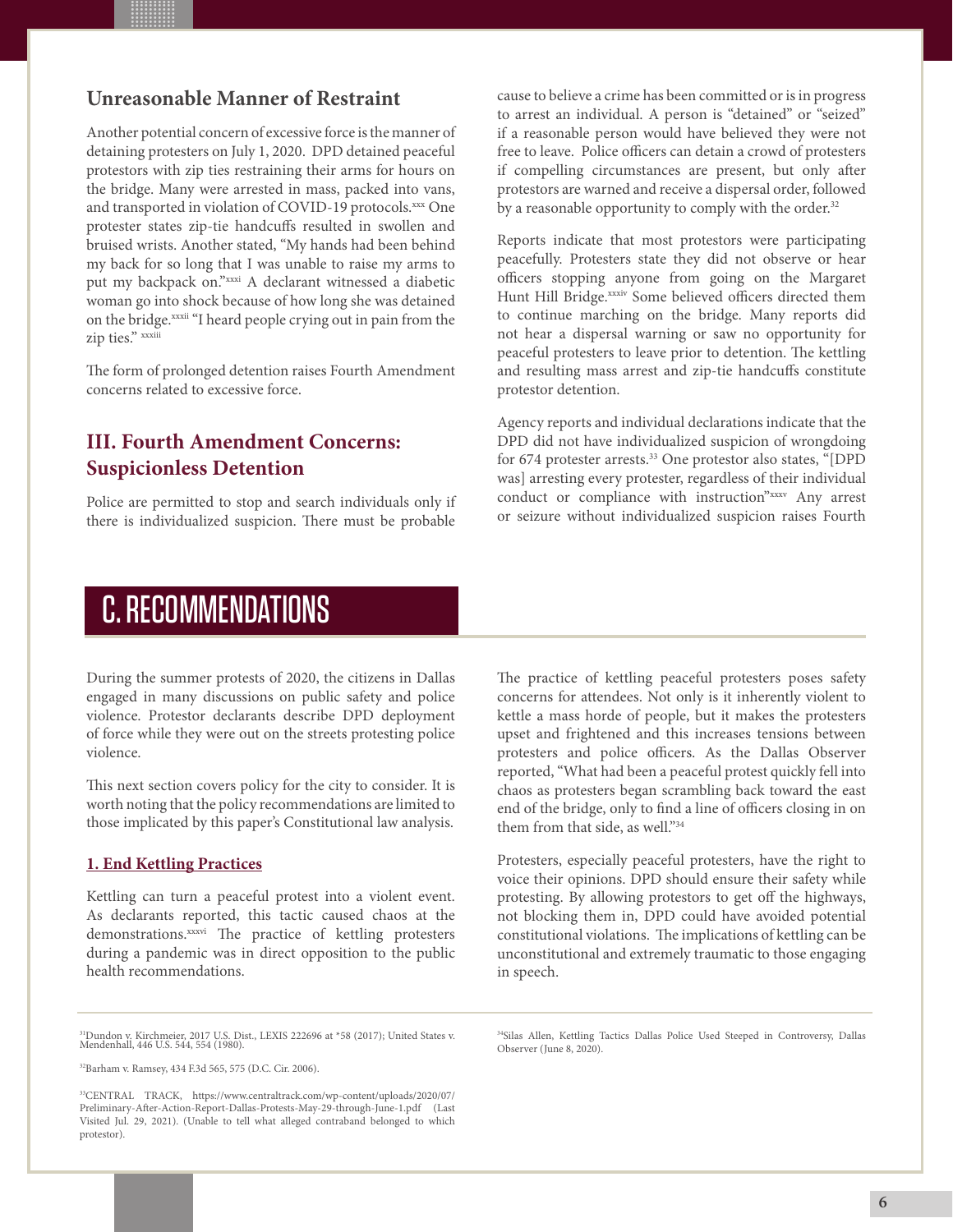### **2. Divest City Funding from Less-than-Lethal Weaponry**

**.................................................................... .................................................................... .................................................................... .................................................................... .................................................................... .................................................................... .................................................................... .................................................................... .................................................................... ....................................................................** "Less-than-lethal" force refers to instruments other than firearms that are meant to lessen the risk of serious injury or death. This includes the use of tear gas, projectiles, and flash bangs, the very instruments DPD used during protests against police violence during the summer of 2020. It is important to note that while these instruments may be used to avoid serious injury or death, they can still lead to those outcomes.35

Tear gas caused significant risk to attendees with respiratory concerns. It also resulted in very dangerous crowd exposure to COVID-19 as attendees struggled to breathe without masks. The use of these less-than-lethal projectiles was the subject of a lawsuit that ended with DPD agreeing to a 90-day-ban after a district judge accepted a consent decree.<sup>36</sup> The DPD later issued a general order banning the use of less-than-lethal weapons, except for tear gas, which can only be used in the event of criminal acts or by order of the chief or a police officer designated to give out the order.<sup>37</sup> This is not a complete ban against its use during a peaceful protest. It is a step in the right direction, but the policy still leaves the door open for tactics harming protestors. July 22, 2020, general order banned projectiles, yet the Dallas city council approved an agreement in December of 2020 that allocated *"nearly \$8 million over five years on police ammunition and less-than-lethal supplies, such as tear gas and rubber bullets used during demonstrations over the summer."*<sup>38</sup>

Further investment in less-than-lethal weapons implicates the health and safety of protestors. According to declarants, the use of these weapons sparked chaos and danger during protests, exacerbating safety concerns. The citizens of Dallas have rallied and marched in efforts to curb violent policing. Dallas can ban and end investment in violent tactics that curtail rights and harm protesters.

### CONCLUSION

The protests against police violence during the summer of 2020 was a call for the city of Dallas to reconsider its own policing interventions.

This white paper has analyzed the DPD interventions at the protests that occurred from May 29 to June 1, 2020. DPD and the City of Dallas deployed force and detained protestors in a manner that implicates constitutional protections. The

citizens of Dallas deserve a city that allows people to protest without the risk of excessive force or unconstitutional police interventions. The city of Dallas can maintain safety and respect the rights of protesters. We hope that this will contribute to efforts to build a city that reflects the values of all the citizens of Dallas.

35Dallas man loses eye to "non-lethal" police round during George Floyd protest, attorneys say, CBS NEWS (Jun. 4, 2020, 3:40 PM).

https://www.cbsnews.com/news/dallas-man-loses-eye-to-police-sponge-roundduring-george-floyd-protest-attorneys/

<sup>37</sup>Williams v. City of Dallas, No. 3:20-cv-01526-G (N.D. Tex. Filed Jun. 11, 2020).<br>https://www.courthousenews.com/wp-content/uploads/2020/06/dallas-pd-tro.pdf

<sup>38</sup>Dallas Police Dept., Dallas Chief Revamps Police Protocols for First Amendment Activity, DPDBEAT (Jul. 22, 2020).https://dpdbeat.com/2020/07/22/dallas-chiefrevamps-police-protocols-for-first-amendment-activity/

<sup>39</sup>Everton Bailey Jr., Dallas City Council approves \$8M deal for police ammo, tear gas, other less-lethal supplies, THE DALLAS MORNING NEWS (Dec. 9, 2020). https:// www.dallasnews.com/news/politics/2020/12/09/dallas-city-council-approves-8mdeal-for-police-ammo-tear-gas-other-less-lethal-supplies/